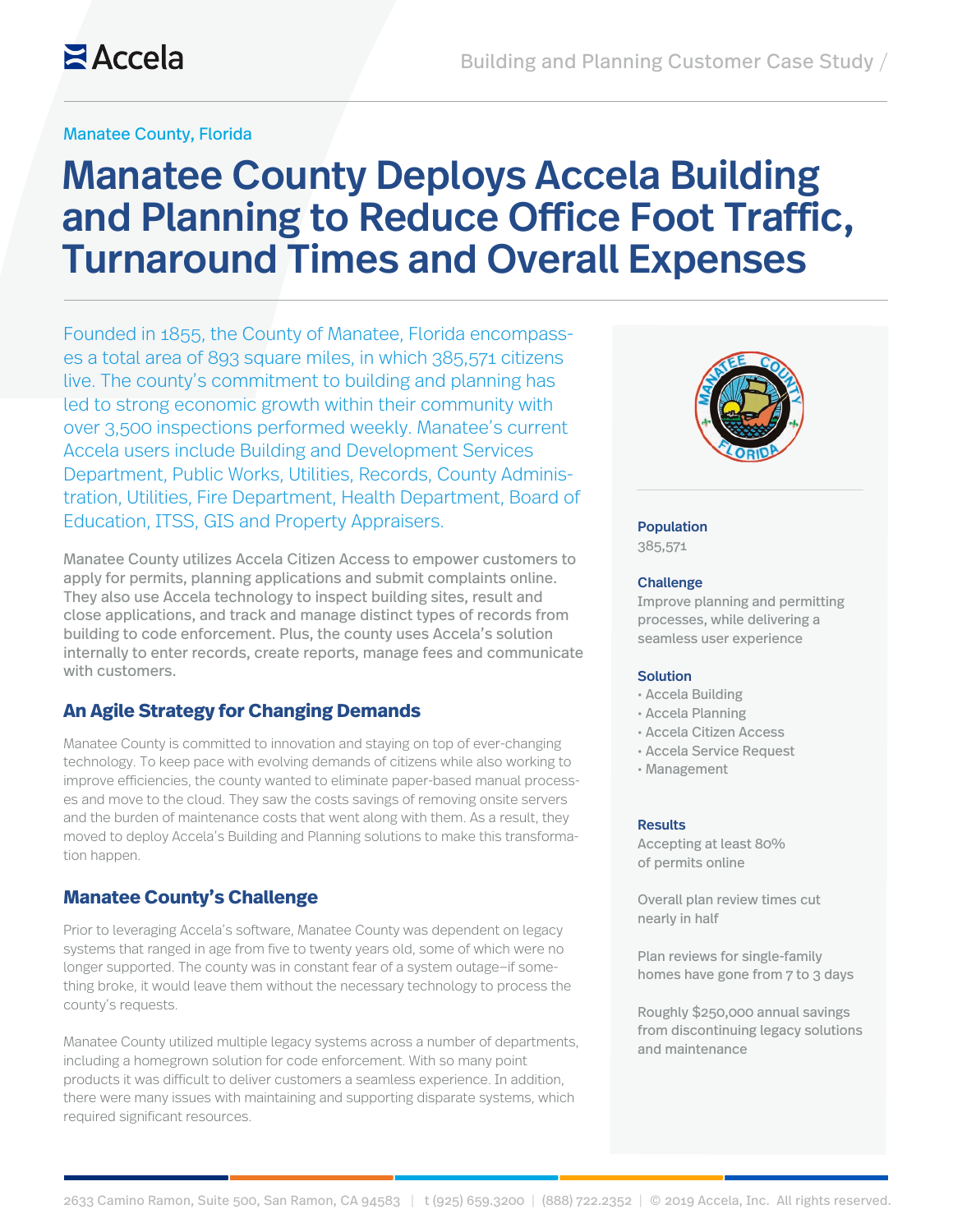# $Accela$



# Digital Transformation in Community Development and Regulation

Manual paper-based processes made life hard for the agency when processing applications and requests. Office foot traffic was high. In fact, prior to Accela Building and Planning going live, Manatee County had budgeted and approved a project to build an annex permitting office and allocated additional new hires to staff it.

## **How Manatee County Leveraged Accela to Eliminate Inefficiencies in Planning and Permitting Processes**

When Manatee County deployed Accela they not only saw increased efficiencies and improved customer satisfaction, they no longer needed a new annex permitting office due to online submittals, eliminating the extra expense.

## Government in the Cloud

The county is now accepting more than 80% of their permits online, resulting in lower wait times and a decrease in office foot traffic.

They have also significantly reduced permit turnaround times. According to Business Services Manager for the Building and Development Services Department, Glenna Campana, Manatee County has gained significant headway on turnaround times for plans reviewed for building permits. Their single-family homes have gone from 7 to 3 days since more than one reviewer can look at the same record simeltaniously. Offering access to services outside normal business hours allows citizens and contractors to work with the county when it's convenient for them. The customer no longer has to go to the office. They can sit at their desktop at home or in an office, and submit their plans and applications online 24/7.

Success for the county is reflected in the number of monthly permitting, planning and zoning record transactions, so speeding the processes for these records and applications is key.

Manatee County estimates the cost for waiting on a customer face-to-face is roughly five times what it costs to interact with customers via Accela's technology. Through improved efficiencies, the county is empowering their citizens to submit, track, pay fees and manage requests without draining resources from agency staff. This saves the county time and money, while improving customer transparency and satisfaction.

## Quality Control

An unexpected benefit the county encountered after deploying Accela's solution was the quality control Manatee County now possessed.

"We are so busy in Manatee County and Accela is helping eliminate errors on plans and land development applications that are turned in. People are trying to get land use applications and building permits out the door as fast as they can. As a result, sometimes they don't spend the quality time they should. Accela makes it a lot easier and more efficient for us to do that quality control. "

#### John Barnott

Director of Building Development Services, Manatee County, FL